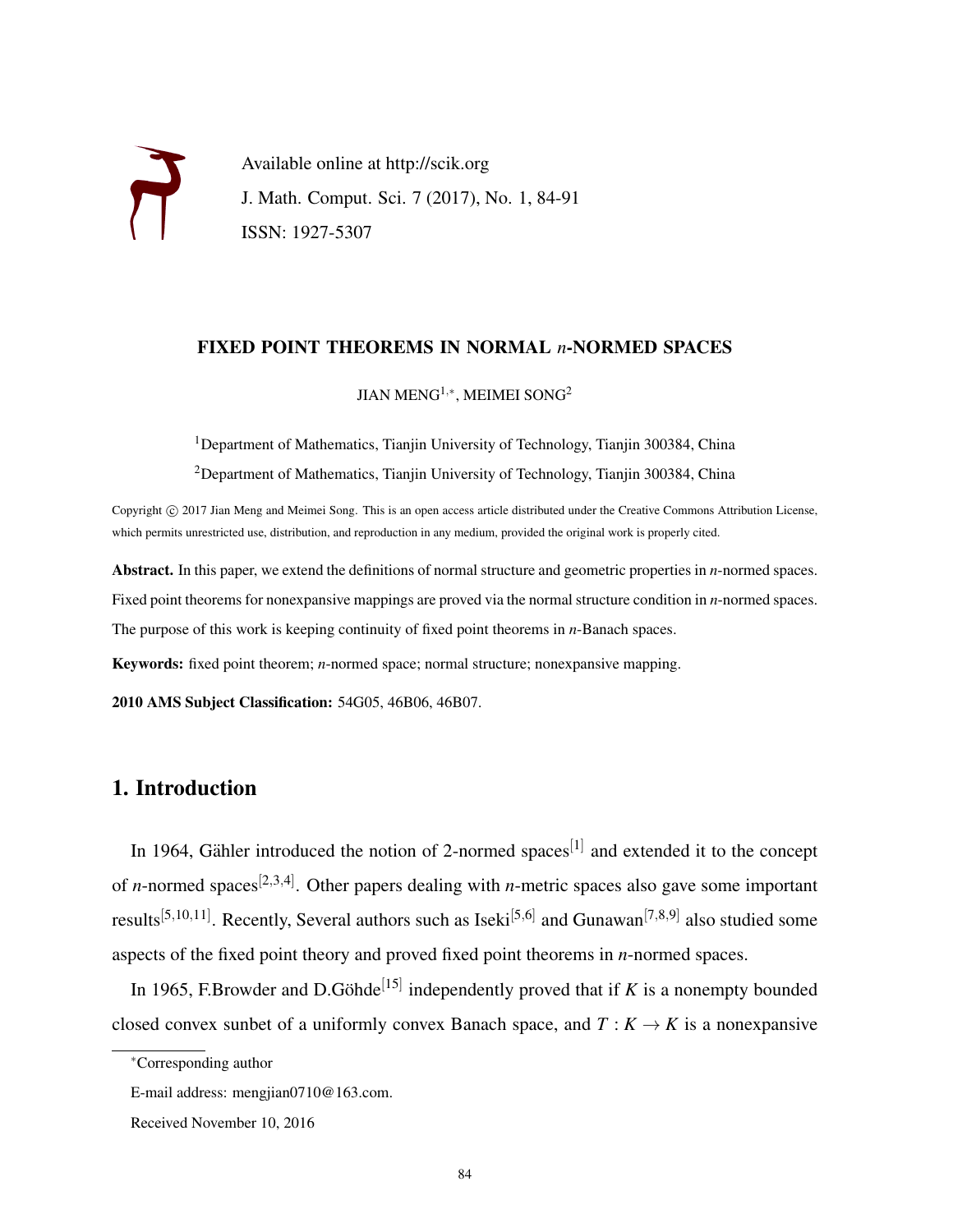mapping, then *T* has a fixed point in *K*. In 2015, K.Matsuzaki<sup>[16]</sup> showed uniform convexity's generalization in the geometric group theory and proved the fixed point property. Normal structure plays essential role in some problems of fixed point theory. Motivated by these results, our formulation of normal structure and its generalization can be applied to prove fixed point theorems for nonexpansive type mappings in normal *n*-normed spaces.

# 2. Preliminaries

In this section, we gather together some definitions and known results which will be used in section 3. Hereafter, let  $(E, \|\cdot, ..., \cdot\|)$  denote an *n*-normed space and  $C = \{c_1, ..., c_n\}$  be a set of *n* linearly independent vectors in *E*. We use *de finition* 1-*de finition* 5 in [9], and we don't make redundant narration. Before we state our fixed point theorems, we introduce the following basic definitions:

**Definition 2.1** Let *E* be a *n*-normed space. The diameter of any bounded subset  $K \subseteq E$ , which is denote by  $\delta(K)$ , is defined by  $\delta(K) = \sup\{\|x - y, x_2, ..., x_n\| : x, y \in K\}$  for all  $x_2, ..., x_n \in E$ . **Definition 2.2**<sup>[13]</sup> *E* is called uniformly convex *n*-normed space with respect to *C*: for arbitrary  $\varepsilon > 0$ , there is  $\delta = \delta(C, \varepsilon) > 0$ , such that for all  $x, y \in S_C(E)$  and  $\{i_2, ..., i_n\} \subseteq \{1, 2, ..., n\}$ , if

$$
\|\frac{x+y}{2},c_{i_2},...,c_{i_n}\|\geq 1-\delta,
$$

then

$$
\parallel x-y,c_{i_2},...,c_{i_n}\parallel<\varepsilon.
$$

Here  $S_C(E) = \{x \in E : || x, c_{i_2}, ..., c_{i_n} || = 1 \}.$ 

If for arbitrary  $C \subseteq E$ , *E* is uniformly convex *n*-normed space with respect to *C*, then *E* is called uniformly convex *n*-normed space.

Definition 2.3 *E* is called uniformly convex *n*-normed space in every direction(*n*-UCED, for short) with respect to *C*: for arbitrary  $\varepsilon > 0$  and  $z \in E \setminus \{\theta\}$ , there exists  $\delta = \delta(C, \varepsilon, z) > 0$ , such that if  $x, y \in S_C(E)$ ,  $x - y = \lambda z$ ,

$$
\|\frac{x+y}{2},c_{i_2},...,c_{i_n}\|>1-\delta,
$$

then  $|\lambda| < \varepsilon$ .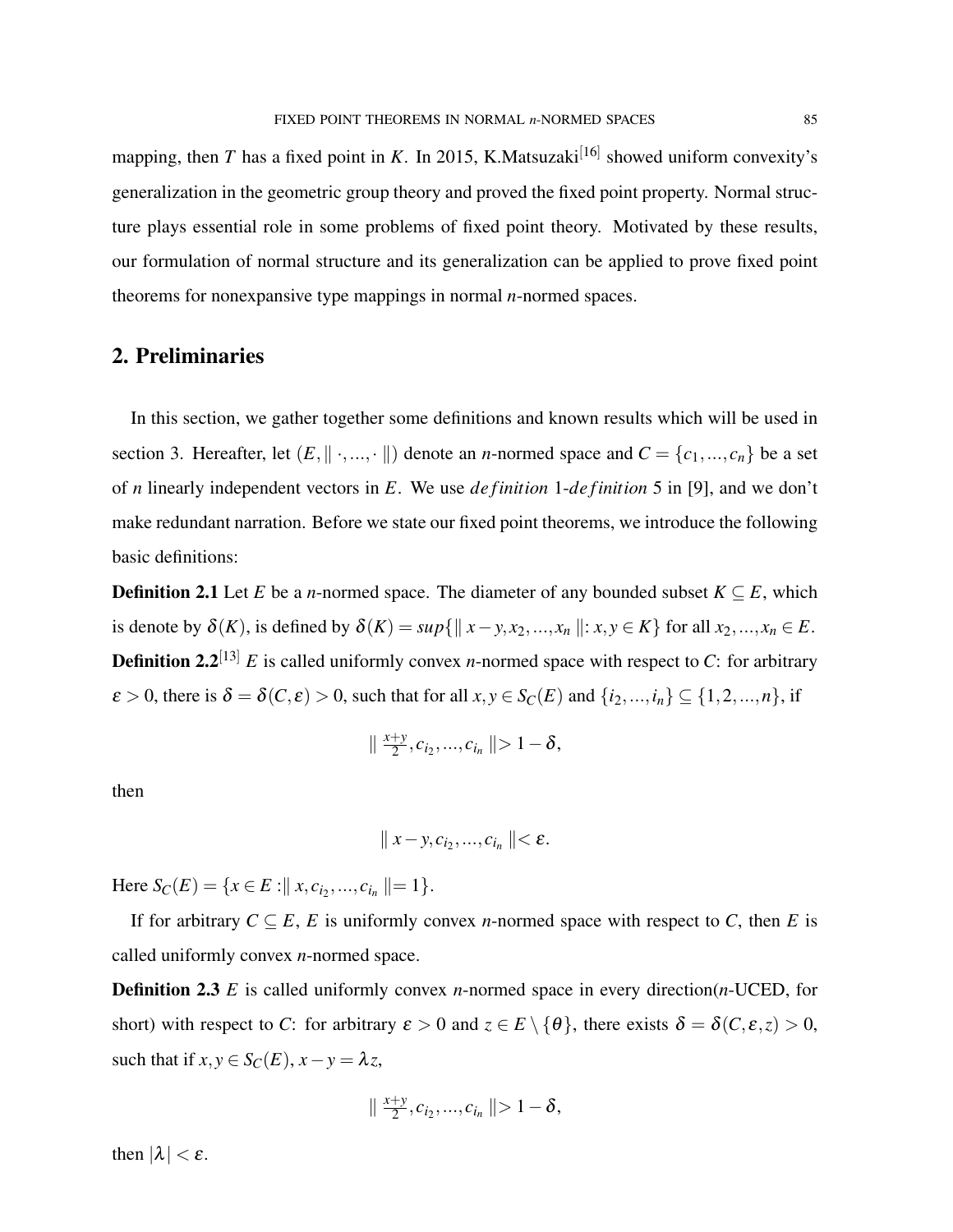If for arbitrary  $C \subseteq E$ , *E* is *n*-UCED with respect to *C*, then *E* is called uniformly convex *n*-normed space in every direction(*n*-UCED).

Proposition 2.4 *E is uniformly convex n-normed space with respect to C, then E is n-UCED with respect to C.*

**Proof.** For arbitrary  $\varepsilon > 0$  and  $z \in E \setminus \{\theta\}$ , let  $\varepsilon' = ||z, c_{i_2}, ..., c_{i_n}|| \cdot \varepsilon$ . Since *E* is uniformly convex *n*-normed space with respect to *C*, there exists  $\delta = \delta(C, \varepsilon') > 0$ , such that when  $x, y \in$  $S_C(E)$ ,  $x - y = \lambda z$ ,

$$
\|\frac{x+y}{2},c_{i_2},...,c_{i_n}\|>1-\delta,
$$

then

$$
\parallel x-y,c_{i_2},...,c_{i_n}\parallel<\varepsilon^{\prime}.
$$

We obtain that  $|\lambda| < \varepsilon$ , and hence *E* is *n*-UCED with respect to *C*.

Definition 2.5 Let *E* be an *n*-normed space, we define directional modulus of convexity of *E* with respect *C*, which is denote by  $\delta_C^E(z,\varepsilon)$  : for  $\varepsilon > 0$  and  $\{i_2,...,i_n\} \subseteq \{1,2,...,n\}$ ,

$$
\delta_C^E(z,\varepsilon) = \inf\{1 - \frac{\|x + y, c_{i_2}, \dots, c_{i_n}\|}{2} : x, y \in B_C(E), \|x - y, c_{i_2}, \dots, c_{i_n}\| > \varepsilon, x - y = tz, z \in E, t \in R\}.
$$
  
Here  $B_C(E) = \{x \in E : \|x, c_{i_2}, \dots, c_{i_n}\| \le 1\}.$ 

**Proposition 2.6** *For*  $\varepsilon > 0$ , if  $\delta_C^E(z, \varepsilon) > 0$ , then *E* is *n*-UCED with respect to C.

Definition 2.7 An *n*-normed space *E* is said to have normal structure with respect to *C*: for every bounded closed and convex subset  $K \subseteq E$ ( $\delta(K) > 0$ ) with respect to  $C$  ( $C \notin span K$ ), there exists a element  $u \in K$  and  $\{i_2, ..., i_n\} \subseteq \{1, 2, ..., n\}$ , such that

$$
sup_{x \in K} || x - u, c_{i_2}, ..., c_{i_n} || < \delta(K).
$$

If for arbitrary  $C \subseteq E$ , *E* has normal structure with respect to *C*, then *E* is said to have normal structure.

**Definition 2.8** Let *E* be a *n*-normed space then the mapping  $T : E \to E$  is said to be a nonexpansive mapping with respect to *C*, if

$$
\|Tx - Ty, c_{i_2}, ..., c_{i_n}\| \le \|x - y, c_{i_2}, ..., c_{i_n}\|,
$$

for all  $x, y \in E$  and  $\{i_2, ..., i_n\} \subseteq \{1, 2, ..., n\}.$ 

## 3. Main results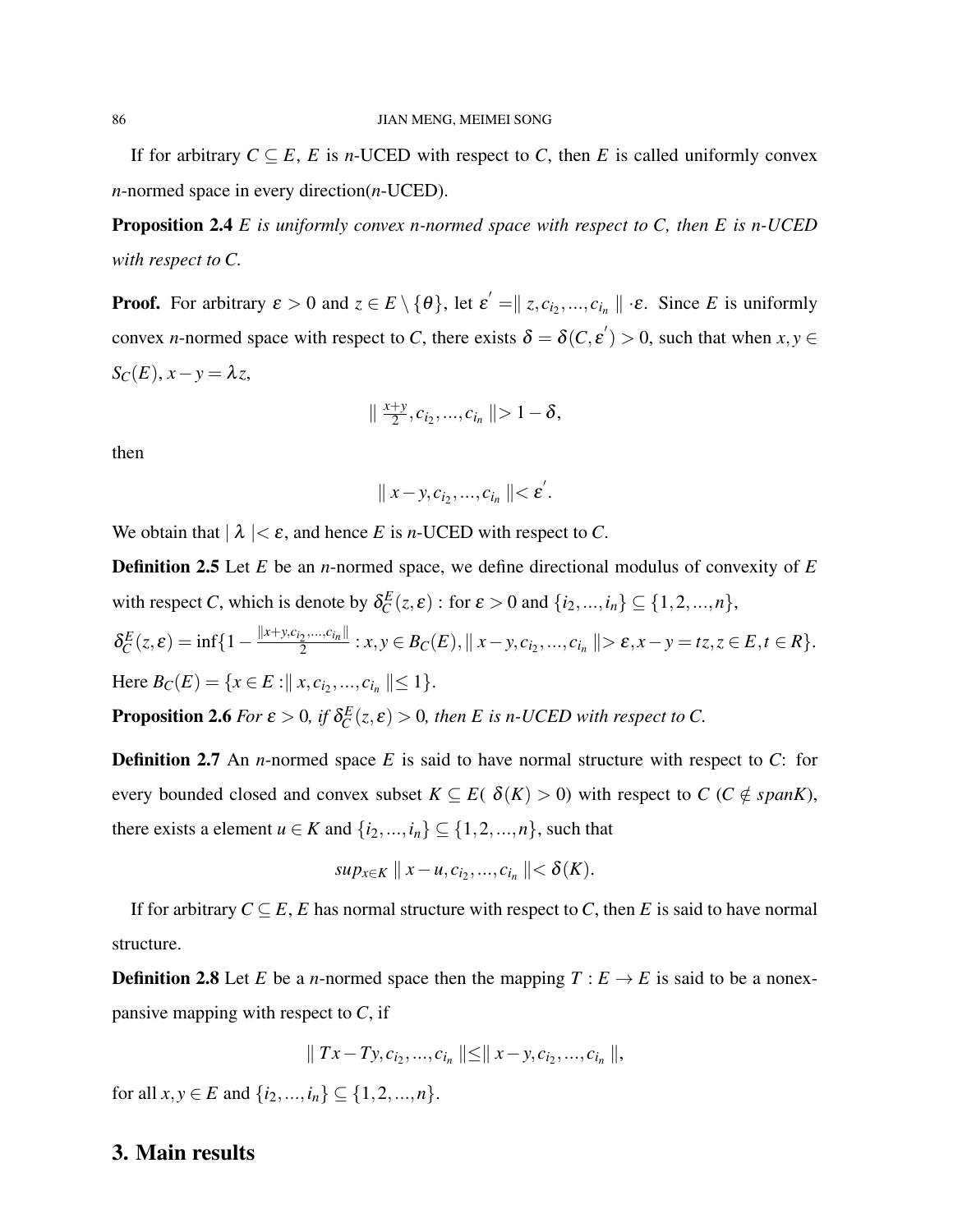**Lemma 3.1.** *Let E be an n-normed space,*  $K \subseteq E$  *be nonempty bounded closed and convex subsets with respect to C, C*  $\notin$  *spanK and T be a selfmap into K, If K has intersection property (i*.*e*.*, any decreasing sequence of nonempty closed subset of K has a nonempty intersection ), then there is a minimal T*− *invariant, nonempty bounded closed and convex subset with respect to C.*

Proof. Let *F<sup>C</sup>* be a set family containing all *T*− invariant, nonempty bounded closed and convex subsets with respect to *C* in *K*.  $F_C$  is a nonempty set ( $K \in F$ ). According to the set inclusion relation, *K* has intersection property, then we can use the *zorn* lemma to obtain a minimal element in *FC*.

**Lemma 3.2** Assuming D is the minimal element in  $F_C$ , then  $\overline{CoTD_C} = D$ . Here  $\overline{CoTD_C}$  is the *closed convex hull of T D with respect to C.*

**Proof.** Since *D* is  $T-$  invariant,  $TD \subseteq D$ . The assumption that *D* is a closed and convex subset with respect to *C* such that  $\overline{CoTD}_C \subseteq D$ , then

$$
\overline{TCoTD}_C \subseteq TD \subseteq \overline{CoTD}_C,
$$

so  $\overline{CoTD}_C$  is *T* − invariant. Since the minimality of *D*,  $\overline{CoTD}_C = D$ .

**Theorem 3.3** Let E be an n-normed space and  $K \subseteq E$  be nonempty bounded closed and convex *subsets with respect to C( C*  $\notin$  *spanK), having intersection property. If E has normal structure, then a nonexpansive selfmap*  $T : K \to K$  *has a fixed point.* 

**Proof.** By *Lemma* 3.1 we can obtain a minimal element *D* of  $F_C$ . If  $\delta(D) = 0$ , the problem is solved since in this case  $D = \{x_0\}$ , and thus  $T(x_0) = x_0$ . Then we are ready to prove *D* has only one point. We assume *D* has more than one point, and since *E* has normal structure, there exists  $u \in D$ , such that

$$
\alpha = \sup_{x \in D} ||x - u, c_{i_2}, ..., c_{i_n}|| < \delta(D). \tag{3.1}
$$

For every  $x \in D$ 

$$
\| T(u) - T(x), c_{i_2}, ..., c_{i_n} \| \leq \| u - x, c_{i_2}, ..., c_{i_n} \| \leq \alpha.
$$

Since *x* is arbitrary, we obtain that

$$
T(D) \subseteq B_C(T(u), \alpha) = \{ y \in X : || T(u) - y, c_{i_2}, ..., c_{i_n} || \leq \alpha \}.
$$
 (3.2)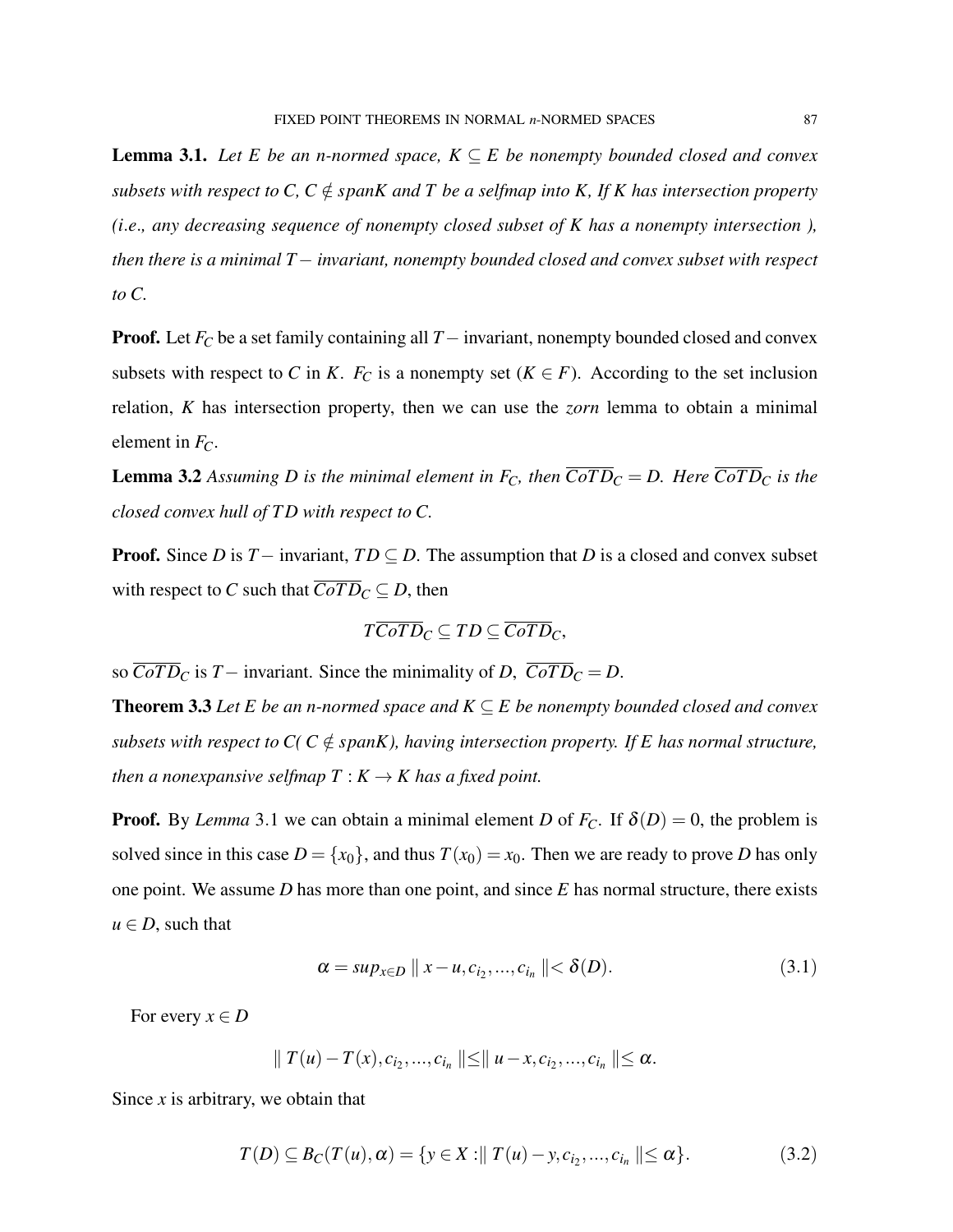Let  $G = D \cap B_C(T(u), \alpha)$ , then *G* is a *T* − invariant, nonempty (*T*(*u*) ∈ *G*) bounded closed and convex subset with respect to *C i.e.*,  $G \in F_C$ . Since *D* is the minimal element, then  $D = G$ . We know  $D \subseteq B_C(T(u), \alpha)$ , then

$$
sup_{y \in D} || T(u) - y, c_{i_2}, ..., c_{i_n} || \le \alpha.
$$
 (3.3)

Let

$$
D' = \{ z \in D, \sup_{y \in D} || z - y, c_{i_2}, ..., c_{i_n} || \le \alpha \},
$$
\n(3.4)

so, it is easy to get  $D' \subseteq D$  is a nonempty $(T(u) \in D')$  bounded closed and convex set with respect to  $C$ . And from  $(3.1)$ ,  $(3.4)$ 

$$
\delta(D^{'})\leq\alpha<\delta(D),
$$

then  $D' \subsetneq D$ . Next, we will prove  $D'$  is  $T-$  invariant.

Actually, for every  $w \in D' \subsetneq D$ , because *D* is the minimal element in *F<sub>C</sub>*, by *Lemma* 3.2, we know  $D = \overline{Co \, TD_C}$ . Then for every  $y \in D$ , and arbitrary  $\varepsilon > 0$ , existing  $x_i \in D$ ,  $\lambda_i \ge 0$ ,  $\sum_{i=1}^n \lambda_i = 1$ , such that

$$
\|y - \sum_{i=1}^{n} \lambda_i T(x_i), c_{i_2}, \dots, c_{i_n} \| < \varepsilon. \tag{3.5}
$$

We can see that

$$
\| T(w) - y, c_{i_2}, ..., c_{i_n} \|
$$
\n
$$
\leq \| T(w) - \sum_{i=1}^n \lambda_i T(x_i), c_{i_2}, ..., c_{i_n} \| + \| \sum_{i=1}^n \lambda_i T(x_i) - y, c_{i_2}, ..., c_{i_n} \|
$$
\n
$$
\leq \sum_{i=1}^n \lambda_i \| T(w) - T(x_i), c_{i_2}, ..., c_{i_n} \| + \varepsilon
$$
\n
$$
\leq \sum_{i=1}^n \lambda_i \| w - x_i, c_{i_2}, ..., c_{i_n} \| + \varepsilon
$$
\n
$$
\leq \alpha + \varepsilon.
$$

Then  $Tw \in D'$ , thus  $D' \in F$ , which contradicts the minimality of *D*. We know that *D* has only one point, which is fixed by *T*, so *T* has at least a fixed point in  $D \subseteq K$ . Thus we complete the proof.

**Lemma 3.4** *Let E be an n-normed space,*  $z \in S_C(E)$ *, if*  $\delta_C^E(z, 1) > 0$ *, then E has normal structure.*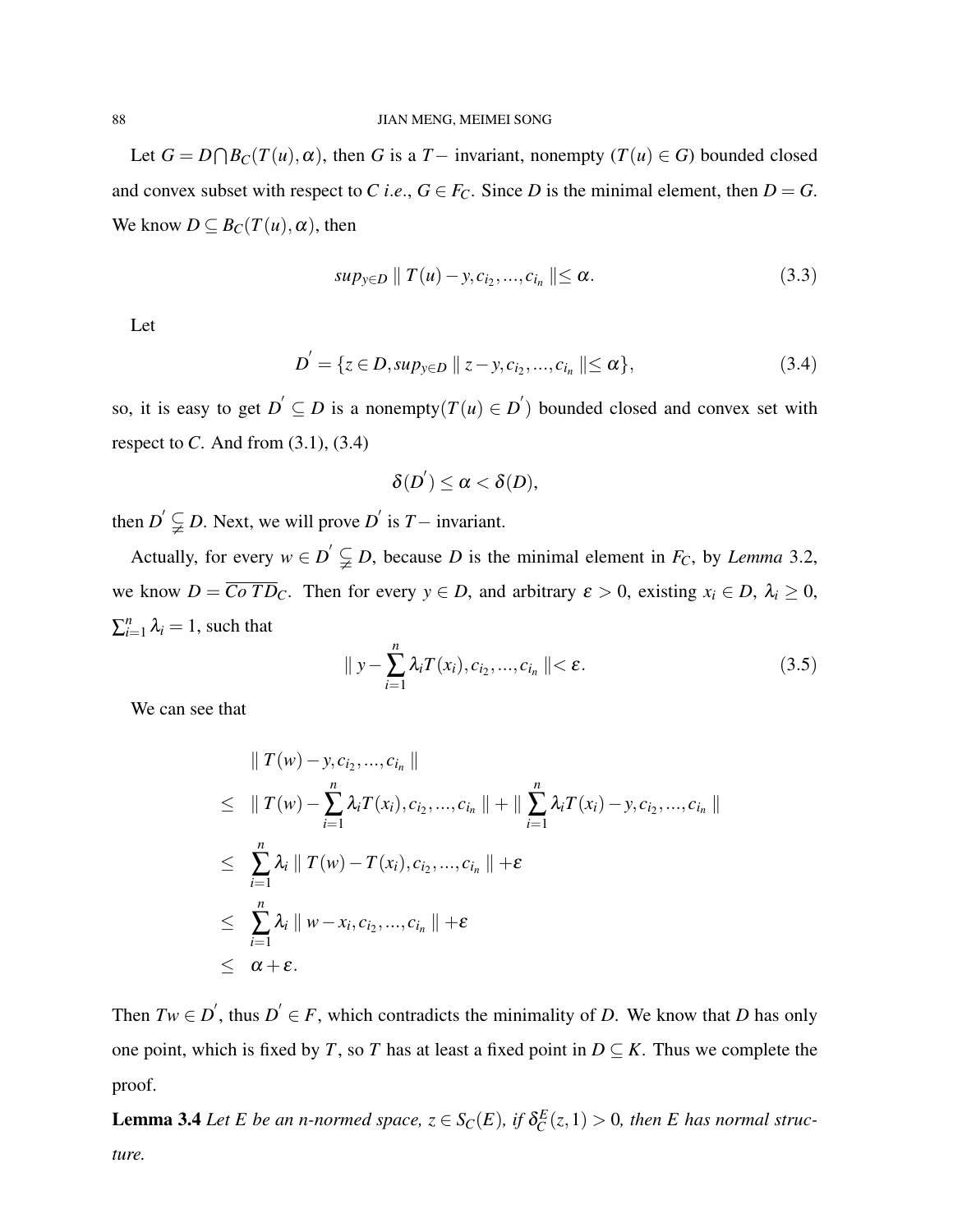**Proof.** Let  $K \subseteq E$  is any more than one point, bounded closed and convex subset with respect to *C*, then there exist  $x, y \in K$  and  $\{i_2, ..., i_n\} \subseteq \{1, 2, ..., n\}$ , such that

$$
sup_{x,y\in K} || x-y,c_{i_2},...,c_{i_n} || = \delta(K).
$$

This implies that for arbitrary given  $\varepsilon > 0$ , we have

$$
|| x-y, c_{i_2},..., c_{i_n} || \geq \delta(K) - \varepsilon.
$$

Clearly, for any  $u \in K$ ,

$$
\| u - x, c_{i_2}, ..., c_{i_n} \| \le \delta(A),
$$
  

$$
\| u - y, c_{i_2}, ..., c_{i_n} \| \le \delta(A),
$$

and let  $z = \frac{x - y}{\|x - y\|c\|}$  $\frac{x-y}{\|x-y,c_{i_2},...,c_{i_n}\|}$ , we have

$$
u-x-(u-y)=
$$
  $|| x-y, c_{i_2},..., c_{i_n} || \cdot z.$ 

Then

$$
\|u-\frac{x+y}{2},c_{i_2},...,c_{i_n}\|\leq \delta(K)[1-\delta_C^E(z,\frac{\delta(K)-\varepsilon}{\delta(K)})].
$$

According the condition  $\delta_C^E(z, 1) > 0$ , we can deduce that for any  $u \in K$ , there exists  $\frac{x+y}{2} \in K$ , such that

$$
\| u - \frac{x+y}{2}, c_{i_2}, ..., c_{i_n} \| < \delta(K).
$$

Thus we complete the proof.

**Corollary 3.5** *Let E be an n-UCED and K*  $\subseteq$  *E be nonempty bounded closed and convex subsets with respect to C (C*  $\notin$  *spanK), having intersection property.*  $T : K \to K$  *is a nonexpansive mapping, then T has at least a fixed point.*

**Theorem 3.6** Let E be an n-UCED and  $K \subseteq E$  be nonempty bounded closed and convex subsets *with respect to*  $C(C \notin span K)$ , *having intersection property. For all*  $x, y \in K$  *and*  $x_2, ..., x_n \in E$ ,  $T: K \rightarrow K$  *satisfies* 

$$
\|Tx-Ty,x_2,...,x_n\|\leq a\|x-y,x_2,...,x_n\|+b\|x-Tx,x_2,...,x_n\|+c\|x-Ty,x_2,...,x_n\|,
$$

 $a+b+c=1$ , then T has at least a fixed point.

Proof. By *Lemma* 3.1 we can obtain a minimal element *D* of *FC*, then we are ready to prove *D* has only one point.

We assume *D* has more than one point, then there exists  $u \in D$ , such that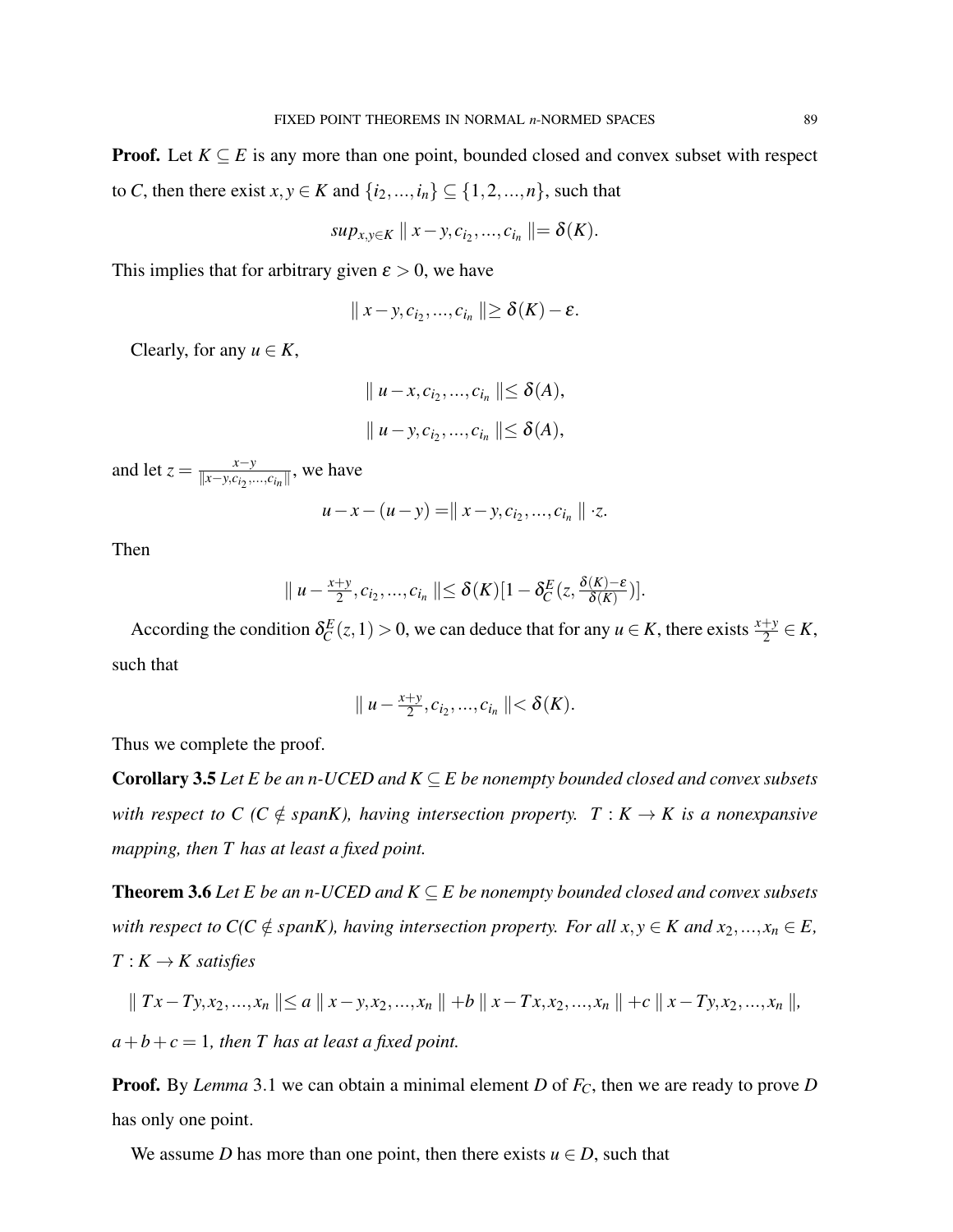$$
\alpha = sup_{x\in D} || x - u, c_{i_2}, ..., c_{i_n} || < \delta(D).
$$

For every  $x \in D$ 

$$
\| T(u) - T(x), c_{i_2}, ..., c_{i_n} \|
$$
  
\n
$$
\leq a \| u - x, c_{i_2}, ..., c_{i_n} \| + b \| u - T(u), c_{i_2}, ..., c_{i_n} \| + c \| u - T(x), c_{i_2}, ..., c_{i_n} \|
$$
  
\n
$$
\leq (a+b+c) \sup_{x \in D} \| u - x, c_{i_2}, ..., c_{i_n} \|
$$
  
\n
$$
\leq \alpha.
$$

Using the same technique as*theorem* 3.3, we can get condition (3.2)-(3.4). And we continue the proof to prove *D*<sup> $\prime$ </sup> is *T*− invariant in this case. Actually, for every  $w \in D' \subsetneq D$ , because *D* is the minimal element in *F*, we have  $D = \overline{C \circ TD_C}$  by *Lemma* 3.2. For each  $y \in D$ , and arbitrary  $\varepsilon > 0$ , there exists  $x_i \in D$ ,  $\lambda_i \geq 0$ ,  $\sum_{i=1}^n \lambda_i = 1$ , such that

$$
\parallel y-\sum_{i=1}^n \lambda_i T(x_i),c_{i_2},...,c_{i_n}\parallel<\varepsilon.
$$

We can see that

$$
\| T(w) - y, c_{i_2}, ..., c_{i_n} \| \le \| T(w) - \sum_{i=1}^n \lambda_i T(x_i), c_{i_2}, ..., c_{i_n} \| + \| \sum_{i=1}^n \lambda_i T(x_i) - y, c_{i_2}, ..., c_{i_n} \|
$$
  
\n
$$
\le \sum_{i=1}^n \lambda_i \| T(w) - T(x_i), c_{i_2}, ..., c_{i_n} \| + \varepsilon
$$
  
\n
$$
\le \sum_{i=1}^n \lambda_i [a \| w - x_i, c_{i_2}, ..., c_{i_n} \| + b \| x_i - T(x_i), c_{i_2}, ..., c_{i_n} \| + c \| x_i - T(w), c_{i_2}, ..., c_{i_n} \|] + \varepsilon
$$
  
\n
$$
\le \alpha + \varepsilon.
$$

Then  $Tw \in D'$ , thus  $D' \in F$ , which contradicts the minimality of *D*. We know that *D* has only one point, which is fixed by *T*, thus we complete the proof. It is obvious that *theorem* 3.6 is the extension of *theorem* 3.5.

## Conflict of Interests

The authors declare that there is no conflict of interests.

#### **REFERENCES**

- [1] S.Gähler, Lineare 2-normierte Räume, Math. Nachr. 28 (1964), 1-43.
- [2] S.Gähler, Untersuchungen uber verallgemeinerte m-metrische Räume I, Math. Nachr. 40 (1969), 165-189.